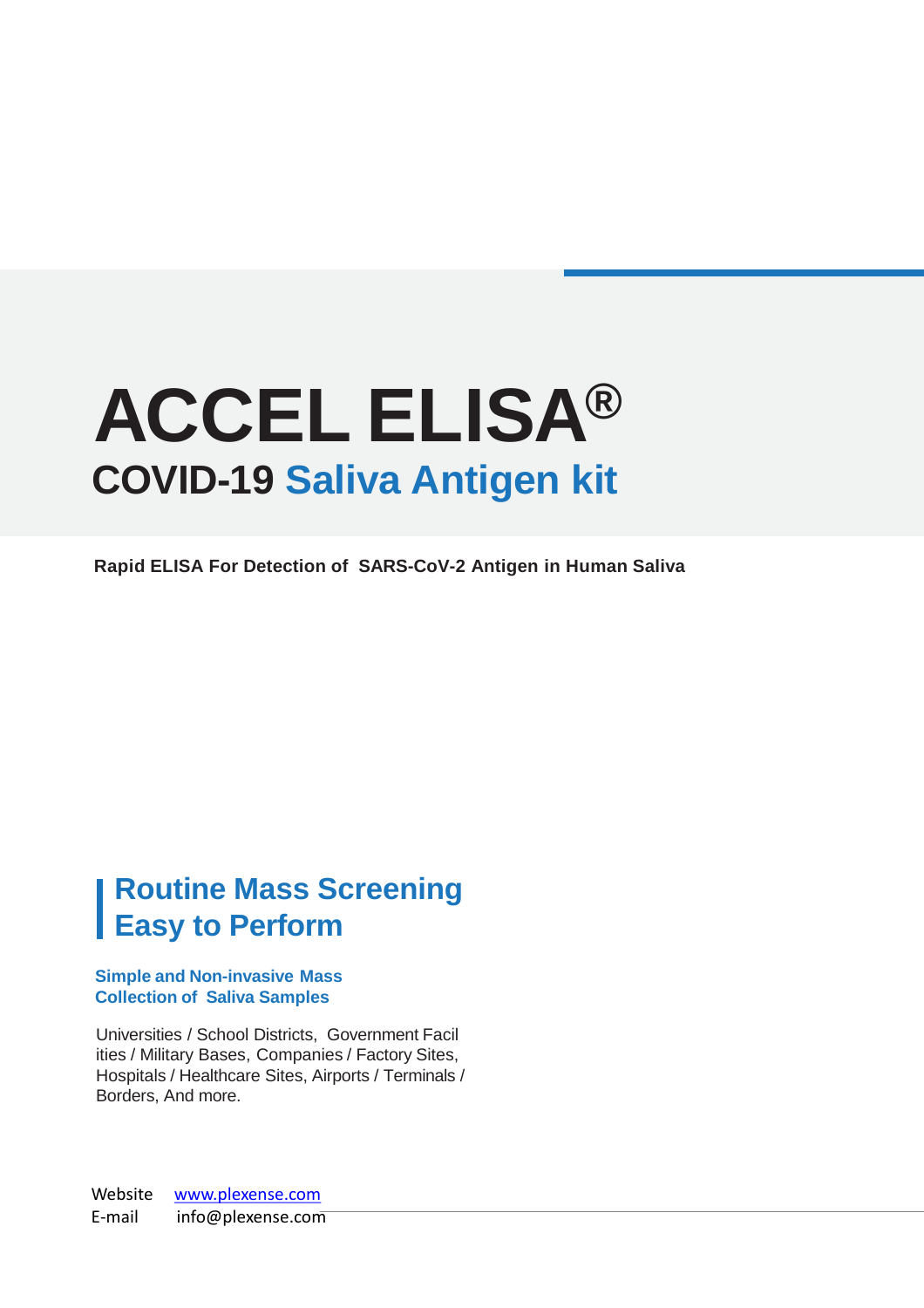### **Key Features & Benefits**

### **Fast and Reliable Sample Collection**

ACCEL ELISA® COVID-19 Saliva Antigen test can be deployed at on-site collection centers for hospital staff, patients and visitors, remote collection facilities for mass testing of local populations or in dedicated, pop-up labs at airports or universities.



### **Rapid and Scalable for Mass Testing**

The ACCEL ELISA® testing system offers simple and easy scaling up of testing capacity to meet surging requirements.

| Personnel                 |   | Minimum Required Equipment                              |                            |  | Throughput (Samples)                            |                   |
|---------------------------|---|---------------------------------------------------------|----------------------------|--|-------------------------------------------------|-------------------|
| X 18<br><b>Staffs</b>     | G | Microplate Readers x 3<br>Workspace - 96 m <sup>2</sup> |                            |  | 6,072 tests per day (8 working hours) available |                   |
| No. of patient            |   | No. of Medical                                          | Minimum Equipment Required |  |                                                 |                   |
| samples tested<br>per day |   | <b>Personnel Required</b>                               | <b>Microplate Readers</b>  |  | <b>Work Tables</b>                              | <b>Work Space</b> |
| 920                       |   | 3                                                       | 1 ea.                      |  | 3 ea.                                           | $20 \text{ m}^2$  |
| 1,932                     |   | 6                                                       | 1 ea.                      |  | 6 ea.                                           | $40 \text{ m}^2$  |
| 6,072                     |   | 18                                                      | 3 ea.                      |  | 18 ea.                                          | $96 \text{ m}^2$  |

※ All other universal test equipment and accessories available in diagnostic lab or hospital may be used.

ACCEL ELISA® COVID-19 Saliva Antigen test offers a powerful solution for any organization looking to perform high-capacity routine mass testing using existing infrastructure and minimal resources.

#### **Low Cost**

ACCEL ELISA® COVID-19 Saliva Antigen test also offers a cost-saving advantage over PCR test that requires expensive reagents.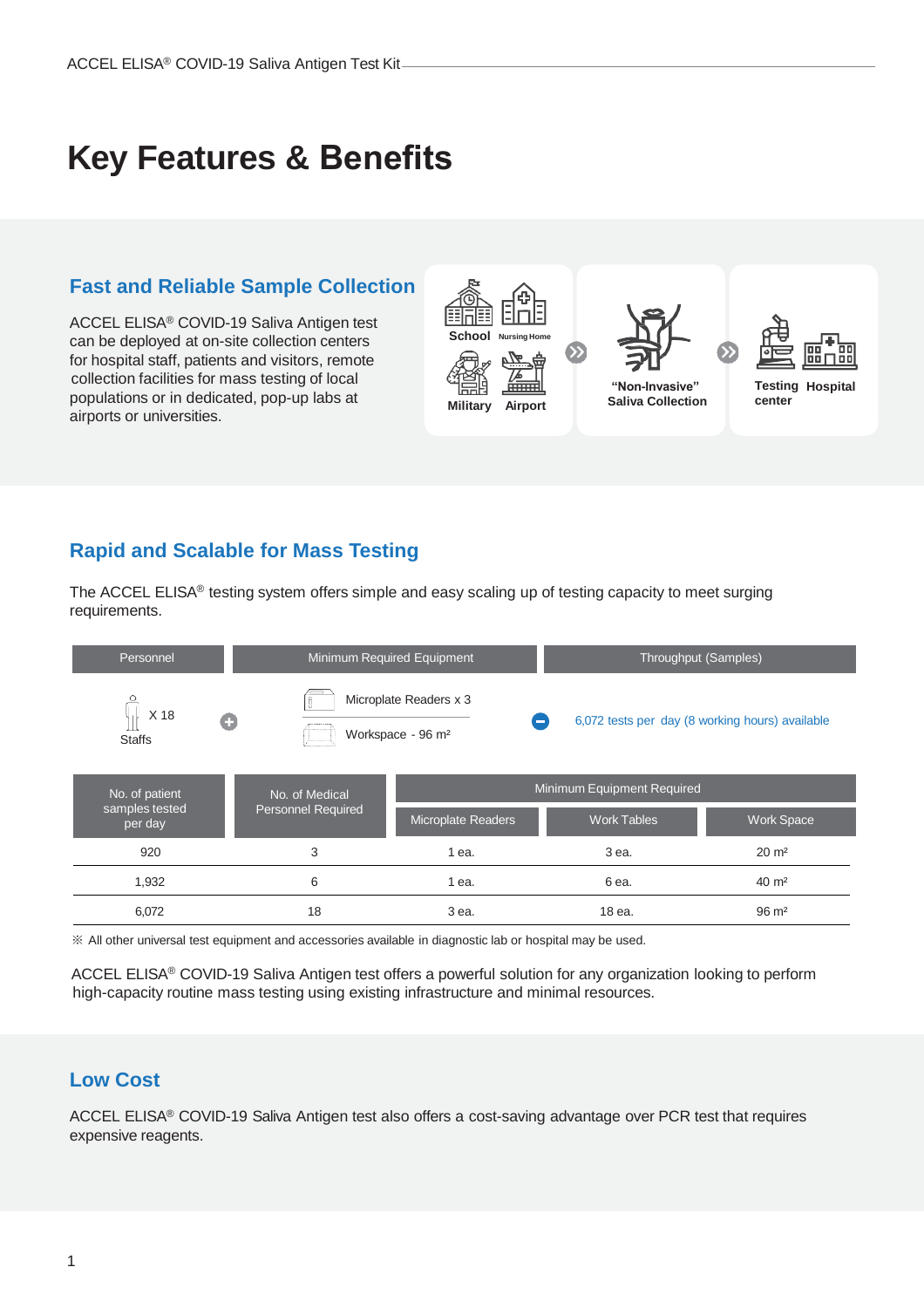# **Clinical Evaluation**

#### **Performance (Accuracy)**

A total of 58 saliva specimens from patients confirmed by RT-PCR were analyzed.

The ACCEL ELISA® COVID-19 Saliva Antigen test kit showed 91.7% of Sensitivity and 97.1% of specificity, relative to the result of RT-PCR.

| [22/24](CI, 95% : 74.15 to 97.68%)  |  |     |  |
|-------------------------------------|--|-----|--|
| 91.7% Sensitivity                   |  |     |  |
| 97.1% Specificity                   |  |     |  |
| [33/34] (CI, 95% : 85.08 to 99.48%) |  | 90% |  |

### **Cross Reactivity and Interference**

Cross reactivity with different types of human pathogenic coronaviruses and various organisms were analyzed. The result was only positive in the sample containing the SARS-CoV antigen.

The ACCEL ELISA® COVID-19 Saliva Antigen test was evaluated for interference from 26 kinds of substances. None was found to interfere and affect test performance.

# **System Automation**

### **Open-Platform Testing With Complete End-to-End Automation**

ACCEL ELISA® COVID-19 Saliva Antigen test has been designed as an open mode protocol and can be easily run on manual and almost all validated automated systems to significantly increase testing capacity as per required.



※ Consult your distributor or the manufacturer for a list of pre-validated systems.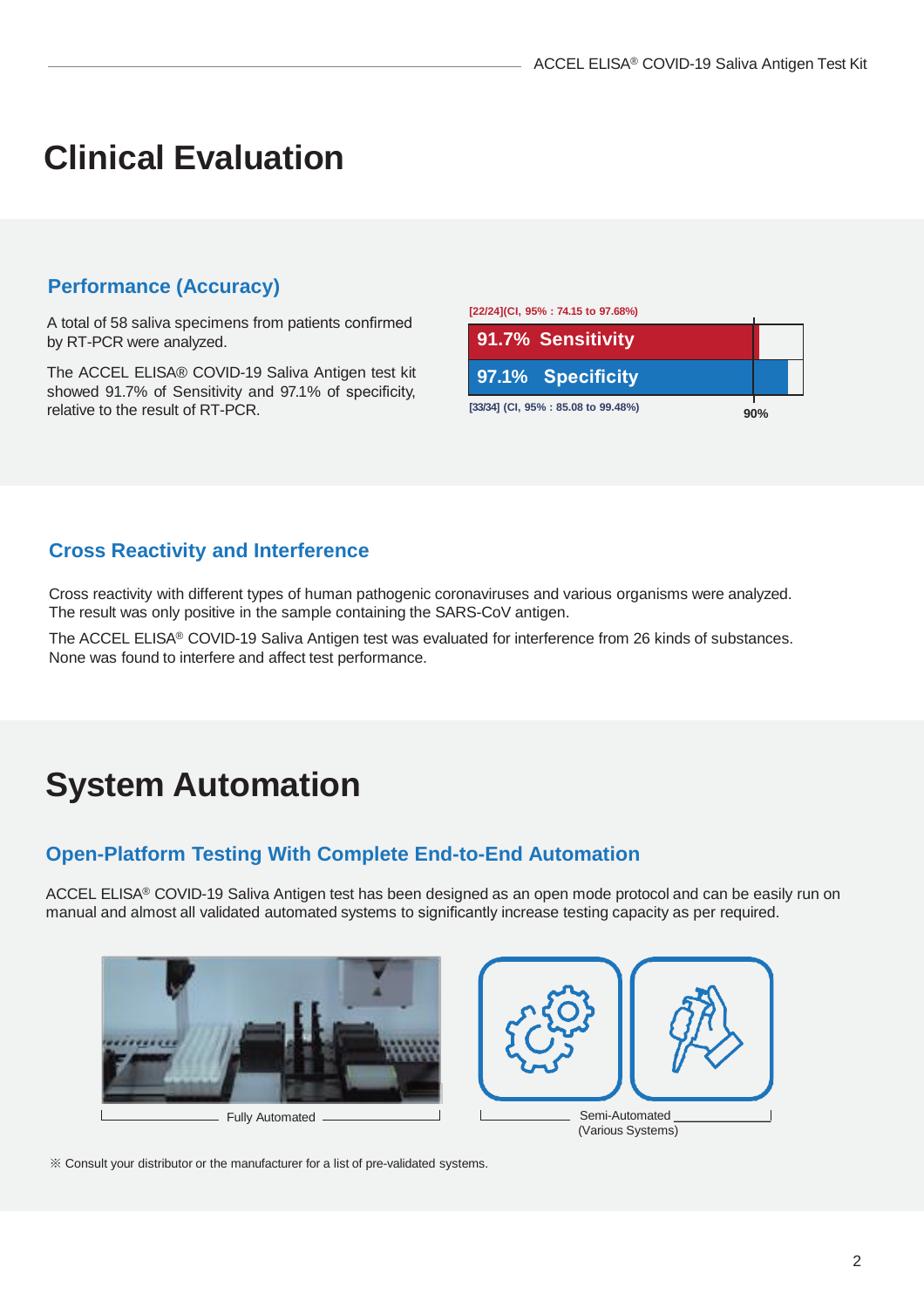# **ACCEL ELISA® Workflow Automation**

### **Manual and Semi-Automated Workflow**

| 1 Sample Collection    | Saliva collection                                                                      | Very quick and simple method of effective<br>mass collection of saliva samples.                                                                                                                |
|------------------------|----------------------------------------------------------------------------------------|------------------------------------------------------------------------------------------------------------------------------------------------------------------------------------------------|
| 2 Sample Preparation   | Single channel pipetting                                                               | Samples & reagents are mixed using<br>pipetting technique or by automated liquid<br>handling system.                                                                                           |
| 3 Incubation & Washing | Multi-channel pipetting<br>Automated washers                                           | Upon completion of incubation step/s,<br>microwells can be washed manually, or by<br>using any pre-validated automated micro-<br>plate washers.                                                |
| 4 Reaction & Reading   | Portable reader / shaker<br>Universal microplate reader<br>(shaker-feature integrated) | Users can select from many universal micro-<br>plate readers or choose portable systems for<br>mobile labs and on-site assay, eliminating<br>the need for sample transport back to the<br>lab. |
| 5 Results Reporting    | Portable reader / shaker                                                               | Results can be analyzed and reported using<br>custom protocol. Easy exporting of data<br>allows quick and effective data consolidation<br>and management across multiple platforms.            |

### **Complete end-to-end assay (Full Automation)**

Fully-Automated, High-Throughput, Open-Platform System

- · Eliminates variations that occur with manual operations and technician variability
- · Offers walk-away "sample-in, results-out" automation workflow
- · Has a small laboratory footprint. Simultaneously process 2 x 96 microwell plates
- · Ideal for new or existing testing center & hospitals requiring optimal workflow efficiency under high-stress demand situations.



DS2 System

※ Consult your distributor or the manufacturer for a list of pre-validated systems.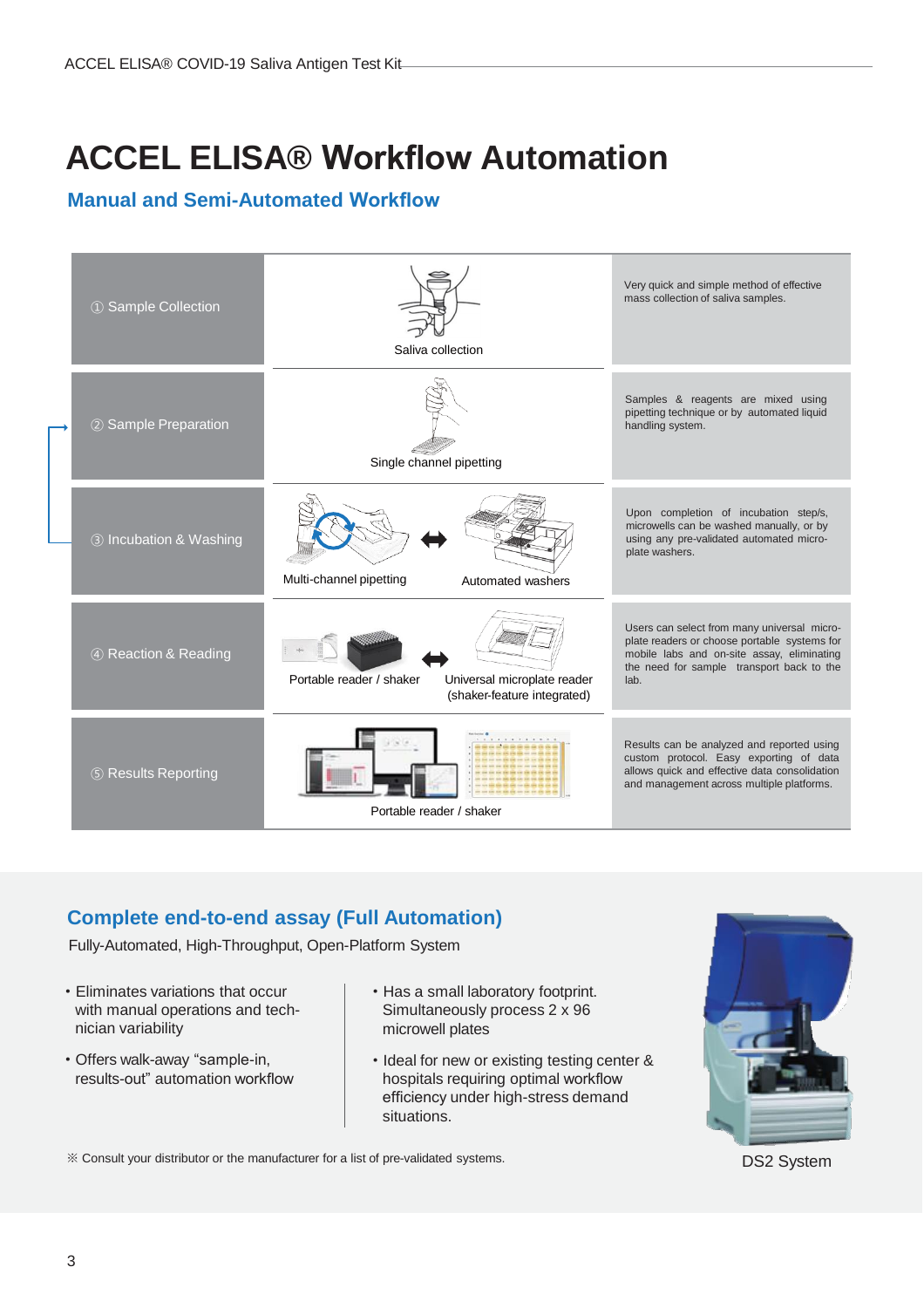### **Specifications**

ACCEL ELISA® COVID-19 Saliva Antigen test is a rapid ELISA for the qualitative detection of neucleocapsid protein (antigens) of SARS-CoV-2 present in saliva sample.

| 30~50 µL of saliva        |
|---------------------------|
|                           |
| 95 mins (1.5 hrs)         |
|                           |
| 96 Tests/Kit (92 samples) |
| $2 \sim 8^{\circ}$ C      |
|                           |

※Product package contains 1 well-plate and 9 reagents



## **Accessories needed in every system (per kit)**

### **General Accessories**

| Item                    | Saliva collection tube | Test tube | Pipette tip                       | Single channel Pipette                  | Vortex |
|-------------------------|------------------------|-----------|-----------------------------------|-----------------------------------------|--------|
| Unit /<br>Specification | 92 units               | 96 ea     | Dedicated tips for<br>each system | Delivering single<br>sample by µL scale |        |
| Image                   |                        |           |                                   |                                         | 4413   |

### **Accessories required for manual and semi-automated platform**

| <b>Item</b>             | Reservoir                                  | Paper towel |
|-------------------------|--------------------------------------------|-------------|
| Unit /<br>Specification | Dedicated<br>Reservoirs for<br>each system | 1 pack      |
| Image                   |                                            |             |

| <b>Item</b>               | Conventional 96<br>well plate for mixing<br>samples | Multi-channel<br>pipette                                        |  |
|---------------------------|-----------------------------------------------------|-----------------------------------------------------------------|--|
| Unit $/$<br>Specification | 1 ea                                                | Simultaneously<br>delivering multiple<br>samples by<br>µL scale |  |
| Image                     |                                                     |                                                                 |  |

※System-specific accessories are available separately in addition to the above accessories.